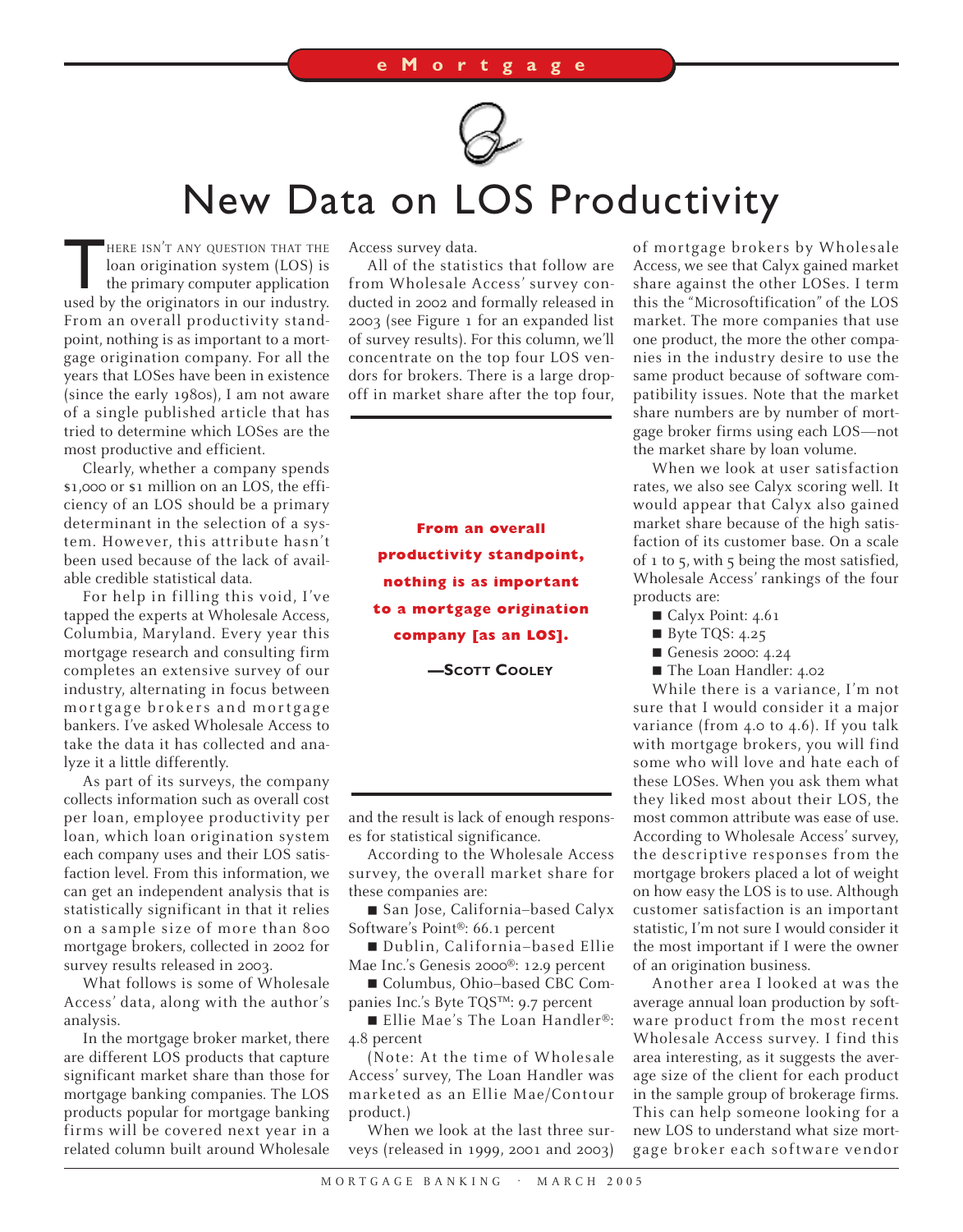caters to. The average annual loan production by software product is:

■ The Loan Handler: \$61.9 million per year

■ Genesis 2000: \$42.6 million per year

- Calyx Point: \$37.5 million per year
- Byte TQS: \$29.2 million per year

The only thing this really shows is the average client size for a given LOS for a certain point in time. It can't be read in such a way to infer that if you bought a certain system you would somehow obtain more loan volume. Some LOSes have more or fewer features and cost more or less, which can be attractive to different size mortgage brokers. The other aspect this helps us with is to determine market share for these products by loan volume.

The final two tables are what I consider the most important elements of this survey. The first looks at expense per loan by LOS product—the total cost for each loan produced by a mortgage broker when segmented by LOS vendor:

- Byte TQS: \$1,529
- Calyx Point: \$1,428
- Genesis 2000: \$1,324
- The Loan Handler: \$1,161

(Wholesale Access compiled these numbers by using the total annual expenses in 2002 for each mortgage brokerage firm divided by the number of loans originated that same year.)

There is a significant difference among the vendors. Imagine knocking 32 percent off your total company expenses simply by the choice of your LOS. If you lowered your expenses by 32 percent, what would that do for your profits? If you normally put 10 percent to your bottom line, you would more than triple your profits when choosing the lowest-cost LOS compared with the highest cost. I was personally surprised to find this much of a difference among the LOS products.

In the final table, we look at the number of loans produced per worker. In the same survey, we look at how many fulltime equivalent employees (FTEs) each firm has divided by the number of loans closed in 2002. This gives a look at employee productivity:

■ Ellie Mae/The Loan Handler: 56.1 loans

| Figure 1                                      | What Is the Name of Your Firm's Loan Origination Software Provider? |                       |                                 |          |                                 |          |                                 |          |                      |          |                |          |
|-----------------------------------------------|---------------------------------------------------------------------|-----------------------|---------------------------------|----------|---------------------------------|----------|---------------------------------|----------|----------------------|----------|----------------|----------|
|                                               |                                                                     | 2002 Production Range |                                 |          |                                 |          |                                 |          |                      |          |                |          |
| <b>Loan Origination</b><br><b>System Used</b> | < \$10 Million                                                      |                       | \$10 million to<br>\$24 million |          | \$25 million to<br>\$49 million |          | \$50 million to<br>\$99 million |          | \$100 million and up |          | Total          |          |
|                                               | Count                                                               | Column %              | Count                           | Column % | Count                           | Column % | Count                           | Column % | Count                | Column % | Count          | Column % |
| No front-end<br>software program              | 9                                                                   | 7.1                   | 8                               | 2.5      | $\overline{2}$                  | 0.9      | $\mathbf{I}$                    | 0.9      |                      |          | 30             | 3.0      |
| Calyx Point                                   | 173                                                                 | 64.6                  | 213                             | 65.5     | 151                             | 70.6     | 68                              | 59.6     | 51                   | 70.8     | 656            | 66.1     |
| <b>Ellie Mae/Genesis</b><br>2000              | 32                                                                  | 11.9                  | 43                              | 13.2     | 28                              | 13.1     | 16                              | 14.0     | 9                    | 12.5     | 128            | 12.9     |
| Byte TQS                                      | 33                                                                  | 12.3                  | 31                              | 9.5      | 20                              | 9.3      | $\overline{10}$                 | 8.8      | $\overline{2}$       | 2.8      | 96             | 9.7      |
| Ellie Mae/Contour's<br>The Loan Handler       | 6                                                                   | 2.2                   | 16                              | 4.9      | $\overline{7}$                  | 3.3      | 12                              | 10.5     | $\overline{7}$       | 9.7      | 48             | 4.8      |
| Smartfil                                      |                                                                     |                       | $\mathbf{I}$                    | 0.3      |                                 |          |                                 |          |                      |          | $\mathbf{I}$   | 0.1      |
| Pipeline Solutions                            | $\mathbf{I}$                                                        | 0.4                   | 3                               | 0.9      | 3                               | 1.4      | $\overline{2}$                  | 1.8      |                      |          | 9              | .0.9     |
| Ram's Power Pak                               |                                                                     |                       | $\overline{2}$                  | 0.6      |                                 |          |                                 |          |                      |          | $\overline{2}$ | 0.2      |
| INTERLINO-<br>MortgageWare                    | L                                                                   | 0.4                   | $\mathsf{I}$                    | 0.3      |                                 |          |                                 |          | $\overline{2}$       | 2.8      | $\overline{4}$ | 0.4      |
| Proprietary-<br>developed program             | T                                                                   | 0.4                   |                                 |          | $\mathbf{I}$                    | 0.5      | I.                              | 0.9      | $\mathbf{I}$         | 1.4      | $\overline{4}$ | 0.4      |
| Dynatek                                       |                                                                     |                       | 3                               | 0.9      |                                 |          | $\overline{2}$                  | 1.8      |                      |          | 5              | 0.5      |
| <b>TLQ</b>                                    | Τ.                                                                  | 0.4                   |                                 |          |                                 |          |                                 |          |                      |          | $\mathbf{I}$   | 0.1      |
| Win Mort                                      |                                                                     |                       | $\mathbf{I}$                    | 0.3      |                                 |          |                                 |          |                      |          | $\mathbf{I}$   | 0.1      |
| Cytec                                         | L                                                                   | 0.4                   |                                 |          |                                 |          |                                 |          |                      |          | T              | 0.1      |
| <b>Financial Services</b>                     |                                                                     |                       | L                               | 0.3      |                                 |          |                                 |          |                      |          | $\mathsf{L}$   | 0.1      |
| Omni Scan                                     |                                                                     |                       |                                 |          | T                               | 0.5      |                                 |          |                      |          | $\mathbf{I}$   | 0.1      |
| Wholesaler                                    |                                                                     |                       |                                 |          |                                 |          | $\mathbf{I}$                    | 0.9      |                      |          | $\mathbf{I}$   | 0.1      |
| QuickView                                     |                                                                     |                       | $\mathbf{I}$                    | 0.3      |                                 |          |                                 |          |                      |          | $\mathbf{I}$   | 0.1      |
| Loan Mortgage                                 |                                                                     |                       |                                 |          | T                               | 0.5      |                                 |          |                      |          | $\mathbf{I}$   | 0.1      |
| eMagic                                        |                                                                     |                       | T                               | 0.3      |                                 |          |                                 |          |                      |          | T              | 0, 1     |
| Energizer                                     |                                                                     |                       |                                 |          |                                 |          | I.                              | 0.9      |                      |          |                |          |
| <b>Total</b>                                  | 268                                                                 | 100.0                 | 325                             | 100.0    | 214                             | 100.0    | 114                             | 100.0    | 72                   | 100.0    | 993            | 100.0    |